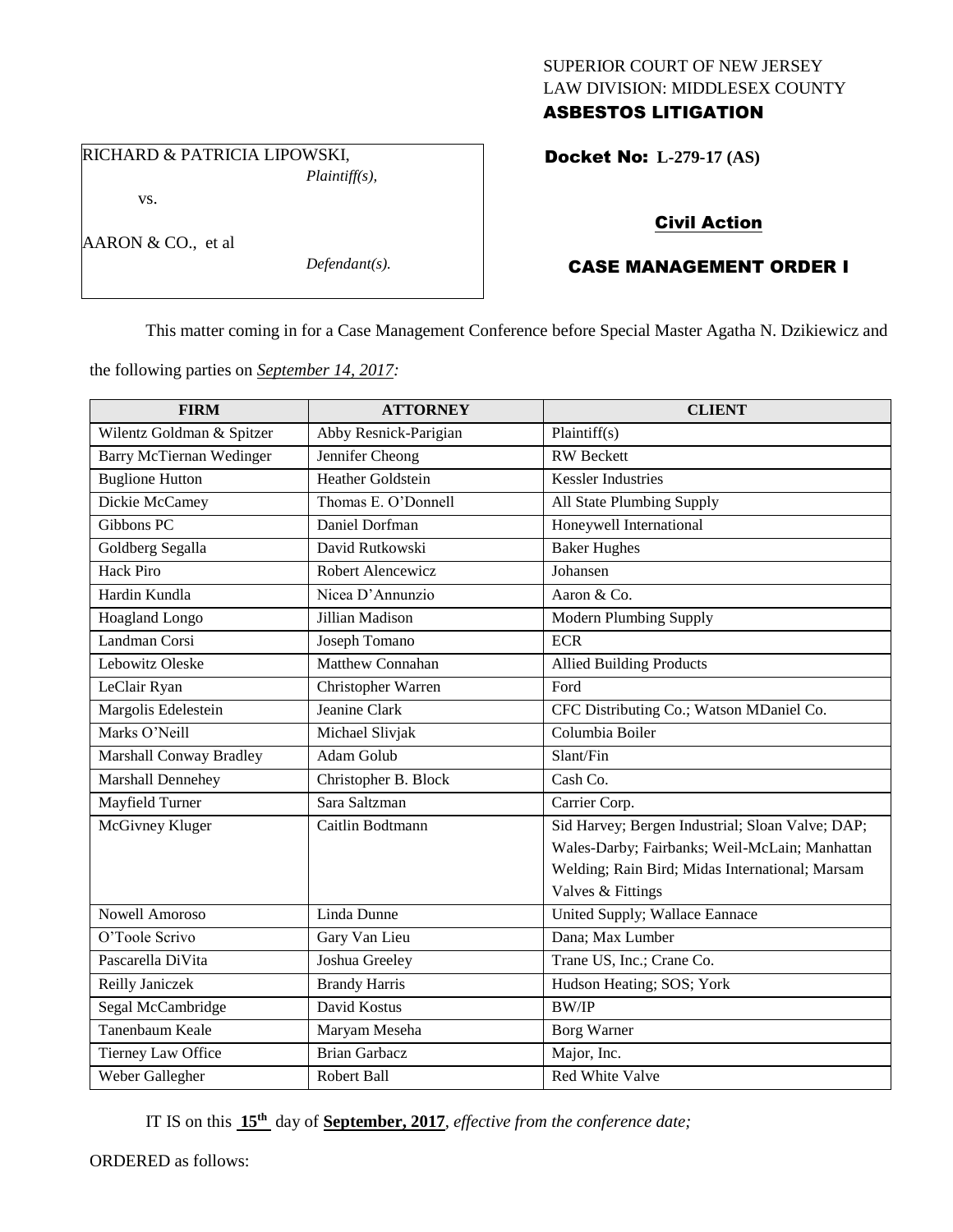Counsel receiving this Order through computerized electronic medium (E-Mail) shall be deemed by the court to have received a copy of the filed original court document. Any document served pursuant to this Order shall be deemed to be served by mail pursuant to *R*.1:5-2.

Defense counsel shall notify plaintiff's counsel within thirty (30) days of the date of this Order if their client was incorrectly named in the Complaint. Counsel may be barred from raising this defense at a later time for failure to comply.

## **DISCOVERY**

| October 16, 2017  | Plaintiff shall serve answers to standard interrogatories.                                                                                                                                                  |
|-------------------|-------------------------------------------------------------------------------------------------------------------------------------------------------------------------------------------------------------|
| October 31, 2017  | Defendants shall serve answers to standard interrogatories by this date.                                                                                                                                    |
| November 13, 2017 | Plaintiff shall propound supplemental interrogatories and document requests by this date.                                                                                                                   |
| December 15, 2017 | Defendants shall serve answers to supplemental interrogatories and document requests by this<br>date.                                                                                                       |
| November 13, 2017 | Defendants shall propound supplemental interrogatories and document requests by this date.                                                                                                                  |
| December 15, 2017 | Plaintiff shall serve answers to supplemental interrogatories and document requests by this<br>date.                                                                                                        |
| January 31, 2018  | Plaintiff depositions shall be concluded by this date. Plaintiff's counsel shall contact the<br>Special Master within one week of this deadline if plaintiff depositions are not completed by<br>this date. |
| March 16, 2018    | Fact discovery, including depositions, shall be completed by this date. Plaintiff's counsel shall<br>contact the Special Master within one week of this deadline if all fact discovery is not<br>completed. |
| March 16, 2018    | Depositions of corporate representatives shall be completed by this date.                                                                                                                                   |

# **EARLY SETTLEMENT**

October 16, 2017 Settlement demands shall be served on all counsel and the Special Master by this date.

December 5, 2017 @ 10:00am Early settlement conference. All defense counsel shall appear with authority to negotiate settlement and have a representative authorized to negotiate settlement available by phone. Any request to be excused from the settlement conference shall be made to the Special Master no later than 4:00pm of the day prior to the conference.

### **SUMMARY JUDGMENT MOTION PRACTICE**

March 30, 2018 Plaintiff's counsel shall advise, in writing, of intent not to oppose motions by this date.

 $\_$  ,  $\_$  ,  $\_$  ,  $\_$  ,  $\_$  ,  $\_$  ,  $\_$  ,  $\_$  ,  $\_$  ,  $\_$  ,  $\_$  ,  $\_$  ,  $\_$  ,  $\_$  ,  $\_$  ,  $\_$  ,  $\_$  ,  $\_$  ,  $\_$  ,  $\_$  ,  $\_$  ,  $\_$  ,  $\_$  ,  $\_$  ,  $\_$  ,  $\_$  ,  $\_$  ,  $\_$  ,  $\_$  ,  $\_$  ,  $\_$  ,  $\_$  ,  $\_$  ,  $\_$  ,  $\_$  ,  $\_$  ,  $\_$  ,

- April 13, 2018 Summary judgment motions shall be filed no later than this date.
- May 11, 2018 Last return date for summary judgment motions.